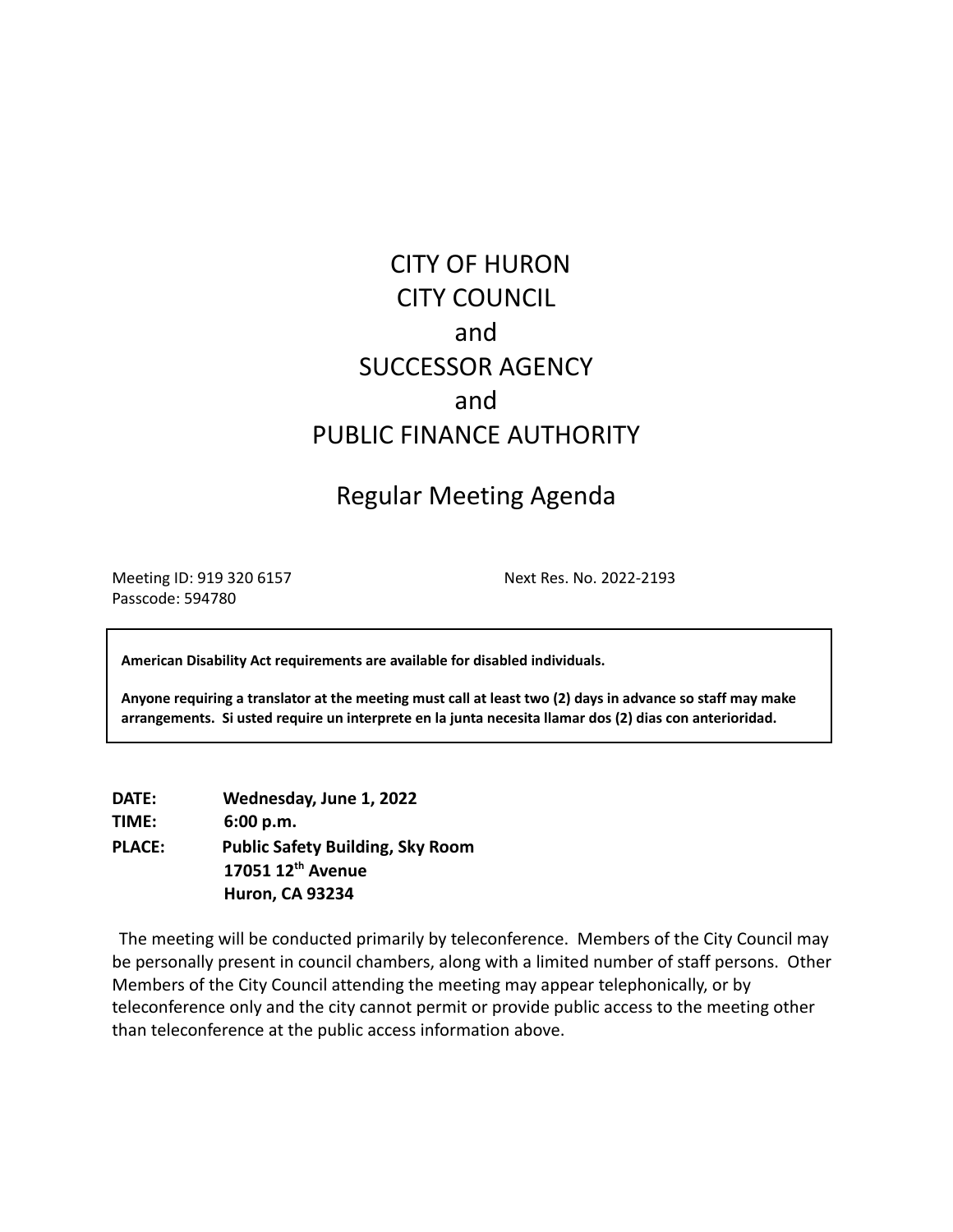#### **I. CALL TO ORDER/WELCOME:**

- A. Roll Call: Mayor Leon, Mayor Pro-Tem Pimentel, Councilmember Plasencia, Councilmember Morales
- B. Flag Salute: Mayor Leon

#### II. **REPORT FROM EXECUTIVE SESSION:** None.

#### **III. CONFIRMATION OF AGENDA:**

(Materials related to an item on this Agenda submitted to the City Council after distribution of the agenda packet are available for public inspection in the City Clerk's Office at 36311 Lassen Avenue during normal business hours.)

#### IV. **PRESENTATIONS**: None.

#### V. **CONSENT CALENDAR:**

THESE MATTERS ARE ROUTINE IN NATURE AND WILL BE ENACTED WITH ONE VOTE. (There will be no separate discussion for these items unless requested, in which case, the item will be removed from the Consent Calendar for separate action. Prior to action on the Consent Calendar, the public will be given the opportunity to comment on any consent calendar item.)

- A. Adoption of Minutes of Regular Council Meeting of 5-4-2022
- B. Adoption of Resolution No. 2022-2190 Transportation Development Act (TDA) Claim for Fiscal Year 2022/2023 in the Amount of \$377,956.00
- C. Request for Fireworks Sales Permit for Fourth of July 2022 by P. Escandon Foundation

### **VI. ADMINISTRATION:**

**A**. \*Subject: Consideration and Necessary Action on Adoption of Resolution No. 2022-2191 – Finding Sworn Police Officers to be an Appropriate Bargaining Unit and Request Representation Election to be Conducted by the State **– Neal Costanzo, City Attorney**

> Attachments: Staff Report & Resolution Fiscal Impact: None Recommendation: Council to Adopt Resolution

B. \*Subject: Consideration and Necessary Action on Adoption of Resolution No. 2022-2187 – Calling and Giving Notice of General Municipal Election on November 8, 2022; Requesting the Board of Supervisors of County of Fresno to Consolidate and Canvass the General Municipal Election with Statewide General Election; to Permit the County Clerk/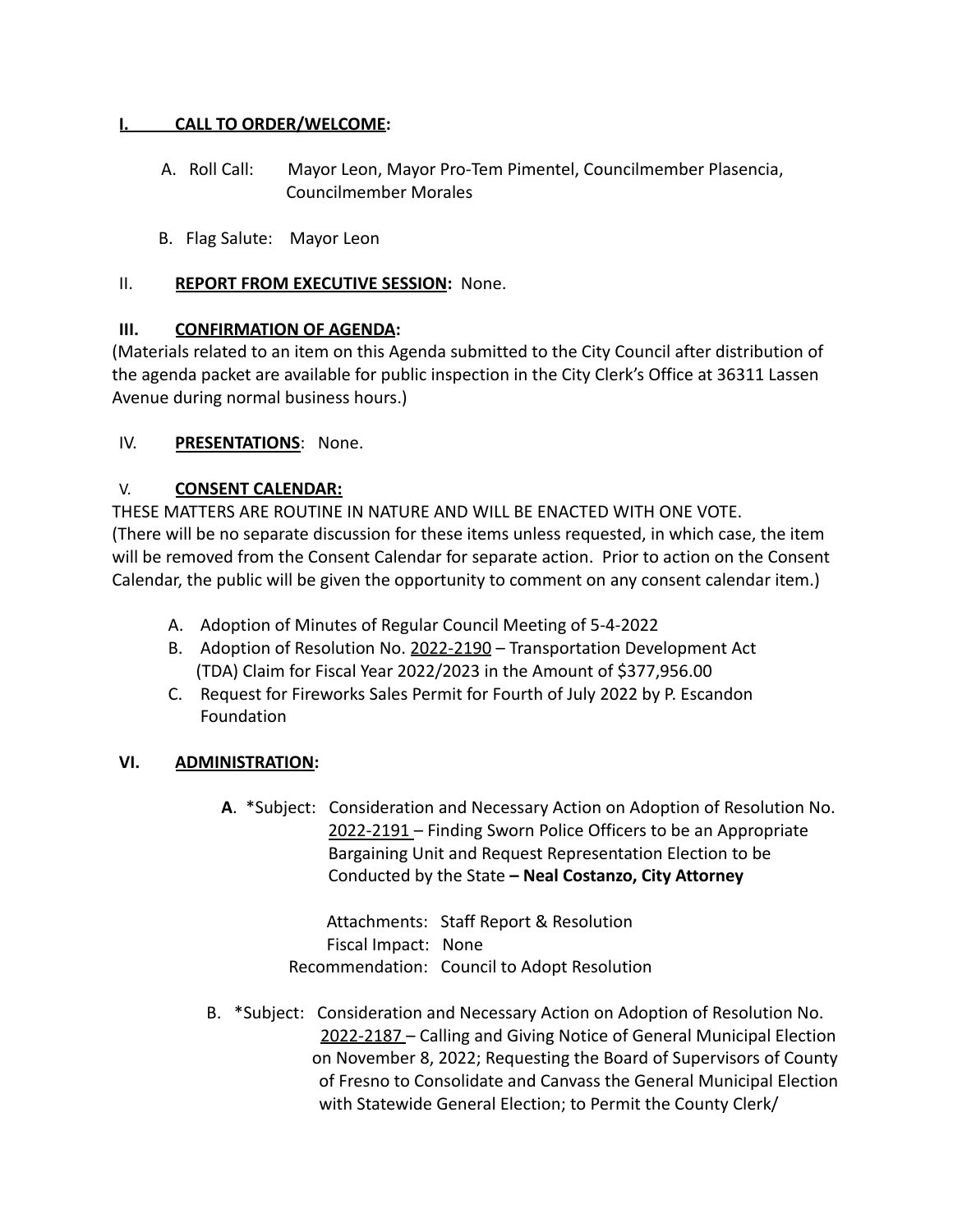Register of Voters of County of Fresno to Render Specific Services to the City of Huron Relating to the Conduct of said General Municipal Election; and Authorizing Reimbursement Funds to Pay for Said Services – **John Kunkel, City Manager**

Attachments: Resolution No. 2022-2187 Fiscal Impact: Undetermined Recommendation: Council to Adopt the Resolution

C. \*Subject: Consideration and Necessary Action on Adoption of Resolution No. 2022-2188 - Awarding the Huron M Street Water Line Improvements Project **- Alfonso Manrique, City Engineer**

> Attachments: Staff Report & Resolution Fiscal Impact: None Recommendation: Council to Award Project and Adopt Resolution

D.\*Subject: Consideration and Necessary Action on Adoption of Resolution No. 2022-2189 – Authorizing the Application to the 2022 Active Transportation Program (ATP) Call for Projects **- Alfonso Manrique, City Engineer**

> Attachments: Staff Report & Resolution Fiscal Impact: None Recommendation: Council to Adopt Resolution

E.\*Subject: Consideration and Necessary Action on Adoption of Resolution No. 2022-2192 – A Resolution of the City Council of the City of Huron Endorsing and Supporting HR3339 Creating a National Infrastructure Bank – **Neal Costanzo, City Attorney**

> Attachments: Staff Report & Resolution Fiscal Impact: None Recommendation: Council to Adopt Resolution

#### **VII. PUBLIC PRESENTATIONS:**

PERSONS WISHING TO ADDRESS THE COUNCIL ON ITEMS WITHIN ITS JURISDICTION, BUT NOT ON THIS AGENDA MAY DO SO NOW.

Note: This section of the agenda allows members of the public to address the City Council on any item not otherwise on the agenda. (Any member of the public may comment on any matter on the agenda at the time that item is called.) In accordance with State Open Meeting Laws, no action will be taken by the City Council this evening and Council cannot engage in a dialog on the items presented. Items presented may be referred to staff for follow up and a report. **Comments are limited to five (5) minutes.)**